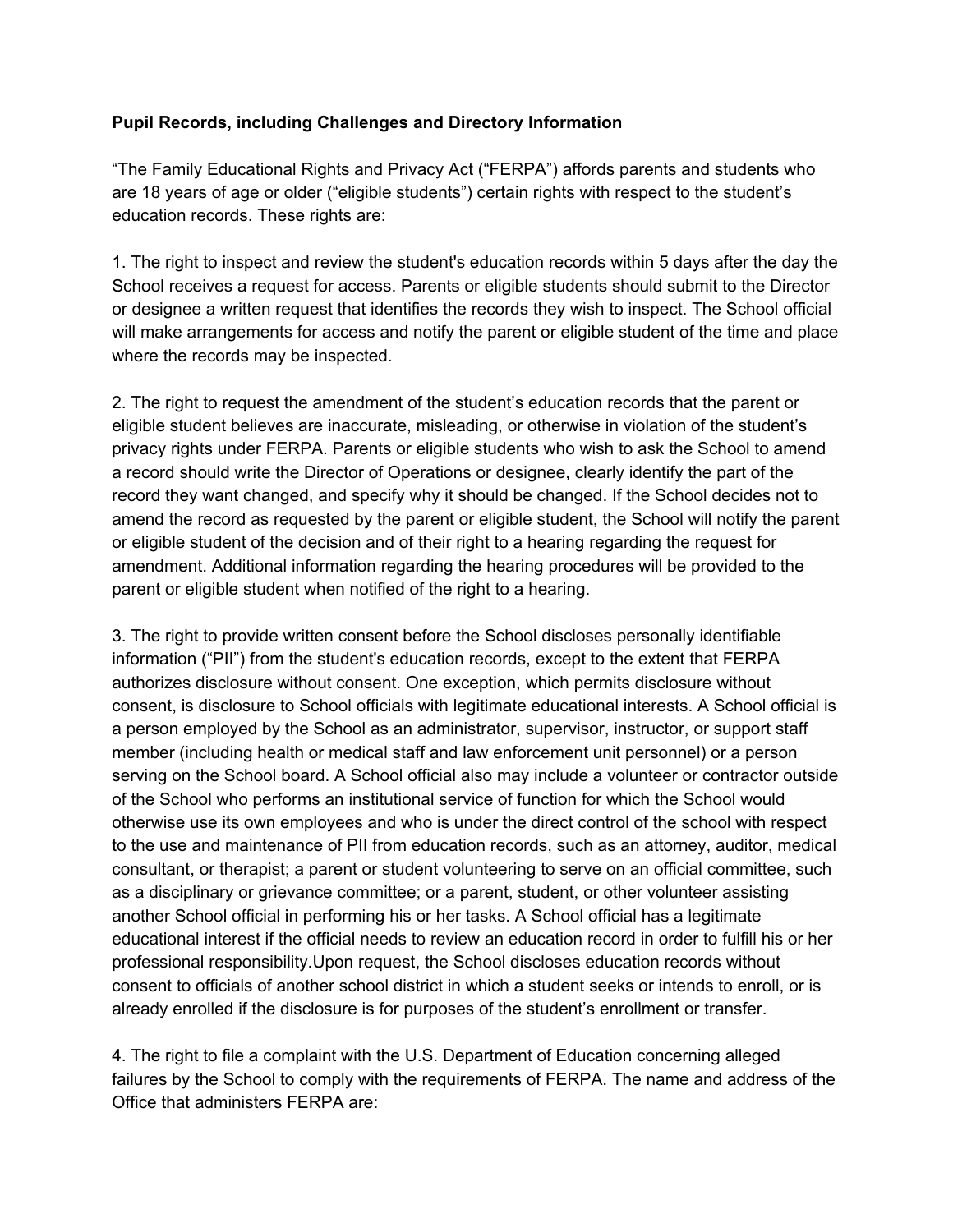Family Policy Compliance Office U.S. Department of Education 400 Maryland Avenue, SW Washington, DC 20202

FERPA permits the disclosure of PII from student's education records, without consent of the parent or eligible student, if the disclosure meets certain conditions found in §99.31 of the FERPA regulations. Except for disclosures to School officials, disclosures related to some judicial orders or lawfully issued subpoenas, disclosures of directory information, and disclosures to the parent or eligible student, §99.32 of the FERPA regulations requires the School to record the disclosure. Parents and eligible students have a right to inspect and review the record of disclosures.

A School may disclose PII from the education records of a student without obtaining prior written consent of the parents or the eligible student —

1. To other School officials, including teachers, within the educational agency or institution whom the School has determined to have legitimate educational interests. This includes contractors, consultants, volunteers, or other parties to whom the school has outsourced institutional services or functions, provided that the conditions listed in  $\S 99.31(a)(1)(i)(B)(1)$  - $(a)(1)(i)(B)(2)$  are met.  $(\$99.31(a)(1))$ .

2. To officials of another school, school system, or institution of postsecondary education where the student seeks or intends to enroll, or where the student is already enrolled if the disclosure is for purposes related to the student's enrollment or transfer, subject to the requirements of §99.34. (§99.31(a)(2)).

3. To authorize representatives of the U. S. Comptroller General, the U. S. Attorney General, the U.S. Secretary of Education, or State and local educational authorities, such as the State educational agency in the parent or eligible student's State (SEA). Disclosures under this provision may be made, subject to the requirements of §99.35, in connection with an audit or evaluation of Federal- or State-supported education programs, or for the enforcement of or compliance with Federal legal requirements that relate to those programs. These entities may make further disclosures of PII to outside entities that are designated by them as their authorized representatives to conduct any audit, evaluation, or enforcement or compliance activity on their behalf. (§§99.31(a)(3) and 99.35).

4. In connection with financial aid for which the student has applied or which the student has received, if the information is necessary to determine eligibility for the aid, determine the amount of the aid, determine the conditions of the aid, or enforce the terms and conditions of the aid.  $(S99.31(a)(4))$ .

5. To accrediting organizations to carry out their accrediting functions. (§99.31(a)(7)).